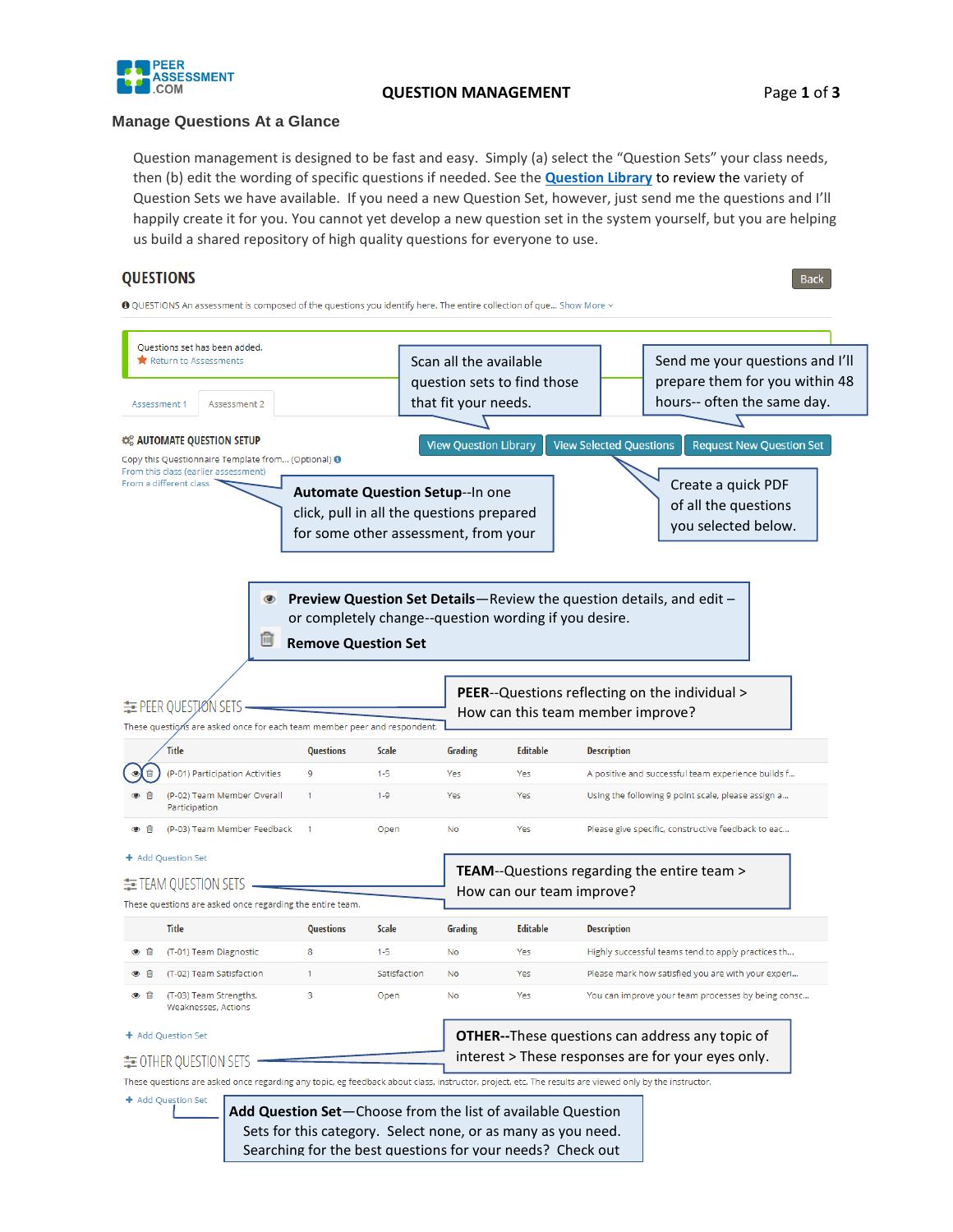

### **QUESTION MANAGEMENT** Page **2** of **3**

## **Modifying Questions**

You may edit the wording of any question to the degree you wish. It may be a simple change, such as adding "online" to the question "Attends team meetings?" to clarify for an online class. Or, you could completely change the meaning from a question about attending meetings to be about demonstrating respect for teammates for example.

## **Editing Question Wording**

Editing the wording of a question takes a couple quick steps. (a) Preview the Question Set details, then (b) Click on Edit. After you make your changes, click on the Check Mark and press Save Changes.



#### **Reusing Edited Questions**

Note the flexibility of reusing edited questions. When you edit a question, it is modified only on the current assessment you are in. However, you can easily reuse it for other assessments in two ways.

- **Add New Assessment**--When you *Add a New assessment* directly after this one, all your selected question sets and changes will roll forward to the new assessment. For example, if you modified questions in Assessment 2, selecting Assessment 1 Assessment 2 + New Assessment *Add New Assessment* will create, then roll forward your changes, to Assessment 3.
- **Automate Question Setup**--On the *Manage Questions* screen for any Assessment, you may copy the entire questionnaire—all the selected question sets and question changes—from any other Assessment for this class or for any other class that you or a colleague has taught. It will prompt you for the term, course, section, and assessment #.

### CE AUTOMATE QUESTION SETUP

Copy this Questionnaire Template from... (Optional) <sup>(1)</sup> From this class (earlier assessment) From a different class